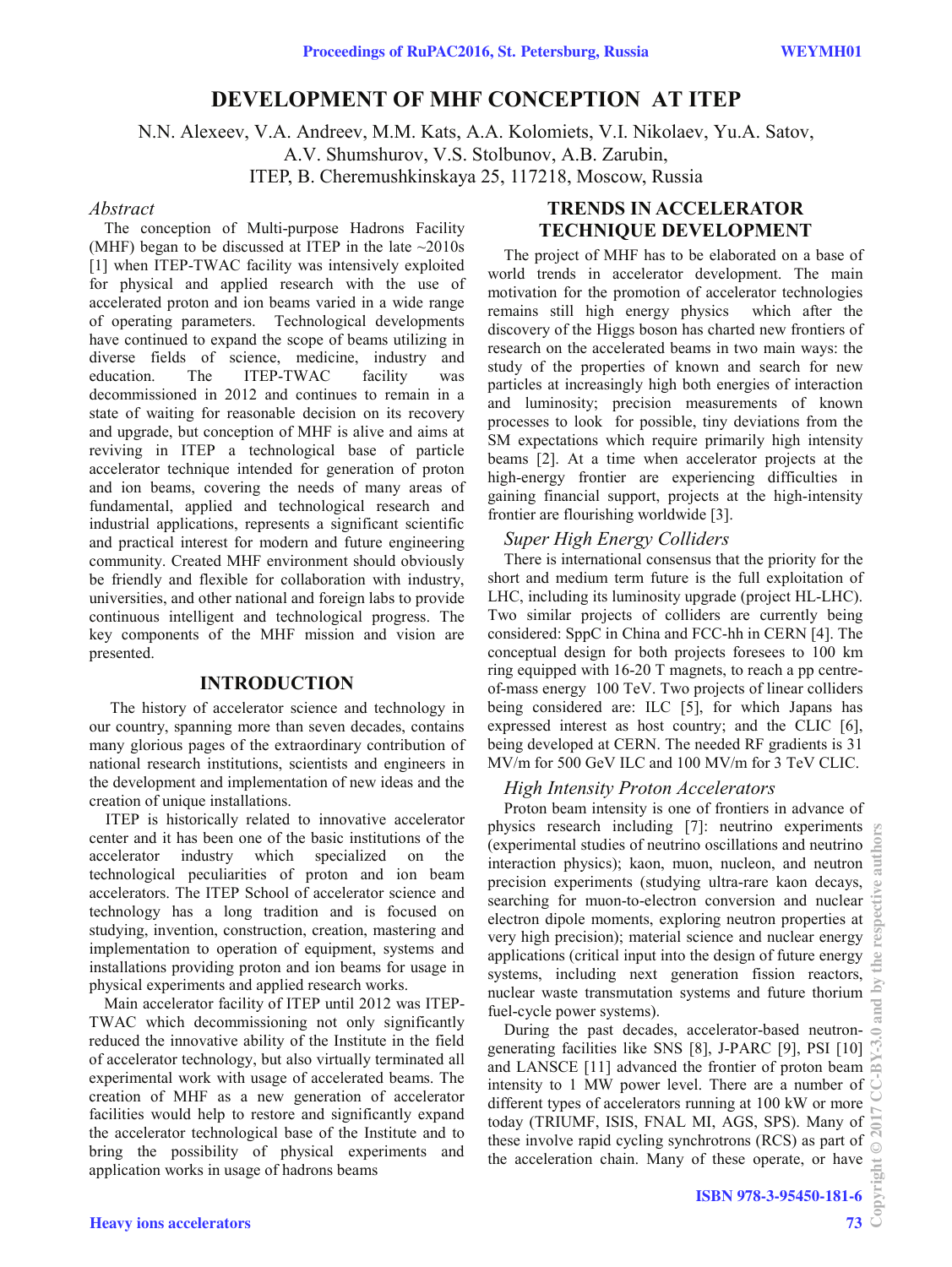operated, as part of a higher energy collider chain. There are two accelerators that operate at the MW level: the PSI cyclotron chain and the SNS linac. Many of the existing accelerators have plans and on-going design for further power increases more than 1 MW: ESS (5 MW, 2 GeV), SPL (4 MW, 5 GeV), Project-X (3 MW, 3 GeV), MYRRHA (2.4 MW, 0.6 GeV), Daejalus (3 MW, 0.8 GeV). Visible trend of reducing the energy of powerful proton beam.

Main Some Key Technical Challenges for high power proton accelerators are: management of beam loss to very low fraction levels and improvements simulations to predict beam behavior to the level  $\leq 10^{-6}$ ; increase gradients in SRF linacs, development of high power coupler, high power RF sources, minimize cryogenic loads; improvement charge exchange injection techniques of ring injection; for ADS high reliability is a major consideration.

## *High Intensity Heavy Ion Accelerators*

Extremely high energies of heavy ions (HI) is achieved in hadron colliders (LHC) in which HI are used in the experiments, a fraction of the time, for colliding with protons [12]. The only collider, specialized for HI, is RHIC operating successfully for over 10 years and continuing to improve their operational parameters [13]. RHIC's main objective is to increase its ability to study quark-gluon plasma and the rare processes associated with it. The project of HI collider NICA, which is realized in JINR, Dubna, complements RHIC in the range of extremely low for the quark-gluon plasma energies [14].

The largest HI project under construction is FAIR [15] that allows acceleration of intense beams of stable elements from protons (30 GeV) to uranium (10 GeV/u) to be used for research in several scientific areas: physics of hadrons and quarks in compressed nuclear matter (CBM experiments); atomic and plasma physics; applied sciences in the bio, medical, and materials sciences (APPA); hadron structure and spectroscopy; strange and charm physics; hypernuclear physics with antiproton beams (PANDA) and the structure of nuclei; physics of nuclear reactions and nuclear astrophysics with RIBs (NuSTAR).

The main purpose of other high intensity HI accelerators is rare isotope production using the projectile fragmentation method (RIKEN [16], FRIB [17], SPIRAL2 [18]). Deuteron beams are effectively used for neutron production (SAFAR [19], IFMIF [20], SPIRAL2). For HI, the power frontier is supposed to be advanced to 400 kW with the construction of FRIB currently underway at Michigan State University [21].

Key Technical Challenges for high intensity HI accelerators includes: High Intensity (CW) and High charge state Ion Source, Superconducting RF, Integrated Cryogenics, Loss Detection and Machine Protection, Collimation, Normal - and Superconducting RFQ, Charge Stripping, High Vacuum, RCS Technology for heavy ions, Accumulator Technology etc. Copyright  $\odot$  2017 CC-BY-3.0 and by the respective authors

## *Accelerators for Applications*

About 30,000 accelerators are in use in the world, but only few dozen of them are high energy and used for scientific purposes [22]. All known methods of particle acceleration are used for applied purposes:

Direct Voltage: DC voltage to accelerate either electrons or ions (Dynamitron & Cockcroft Walton generator, energies to 5 MeV and currents up to 100 mA; Van de Graaff, energies from 1 to 15 MeV at currents of a few nA to a few mA; Inductive Core Transformer (ICT), energies to 3 MeV at currents up to 50 mA)

RF Linacs: in a wide range of operating rf frequencies for any charged particles (Electron linacs., standing wave and traveling wave cavities from 0.8 to 9 GHz, energies from 1 to 16 MeV at beam powers to 50 kW.; Proton and Ion linacs, frequencies at 80 to 600 MHz, energies from 1 to 70 MeV at beam currents up to  $>1$  mA)

Circular Accelerators (Betatrons, electron energies to 15 MeV at few kW beam power; Cyclotrons.,ion energies from 10 to 70 MeV at beam currents to several mA; Rhodotrons, electron energies from 5 to 10 MeV at beam powers up to 700 kW; Synchrotrons, electron energies to 3 GeV, proton and ion energies to 300 MeV/u).

Energy, current, and beam power of application accelerators span many orders of magnitude  $(10^2 - 10^9 \text{ V},$  $10^{-8}$ -10<sup>2</sup> A,  $10^{-6}$ -10<sup>9</sup> W).

Well established commercial applications of accelerators are the following *:* Proton and C-ion therapy for cancer treatment, medical isotopes, electron microscopes, etc; Ion implantation for semiconductors and materials; Electron beam irradiators and material processing; Production of radioisotopes; Ion beam analysis; Analysis using neutron generators; Nondestructive testing & inspection; Synchrotron radiation application in many areas.

Sales of accelerators for applications in the world is  $>$ \$5B/yr and growing  $\sim$ 10%/yr in products.

## **MHF: CONCEPTION**

Following the trends of development and use of accelerator technologies in the world, strategic goal of MHF is aimed to revive at ITEP technological base of accelerator science and technique for fundamental and applied nuclear research and innovative development, using beams of protons and heavy ions of intermediate energies. Integration of technological base with educational process will allow to train the skilled workforce for accelerators construction and related technologies development in the future.

The key objectives of the MHF mission and vision are:

- maintenance, improvement and expanding of ITEP accelerator facility infrastructure as the basis of the scientific and technological base;

- fundamental and applied research and technological development using relativistic proton and ion beams with energy to 10 GeV for protons and to 5 GeV/u for ions;

- applied research, technological development and industrial application using proton and ion beams with energy to 1 GeV/u;

Ë

Ξ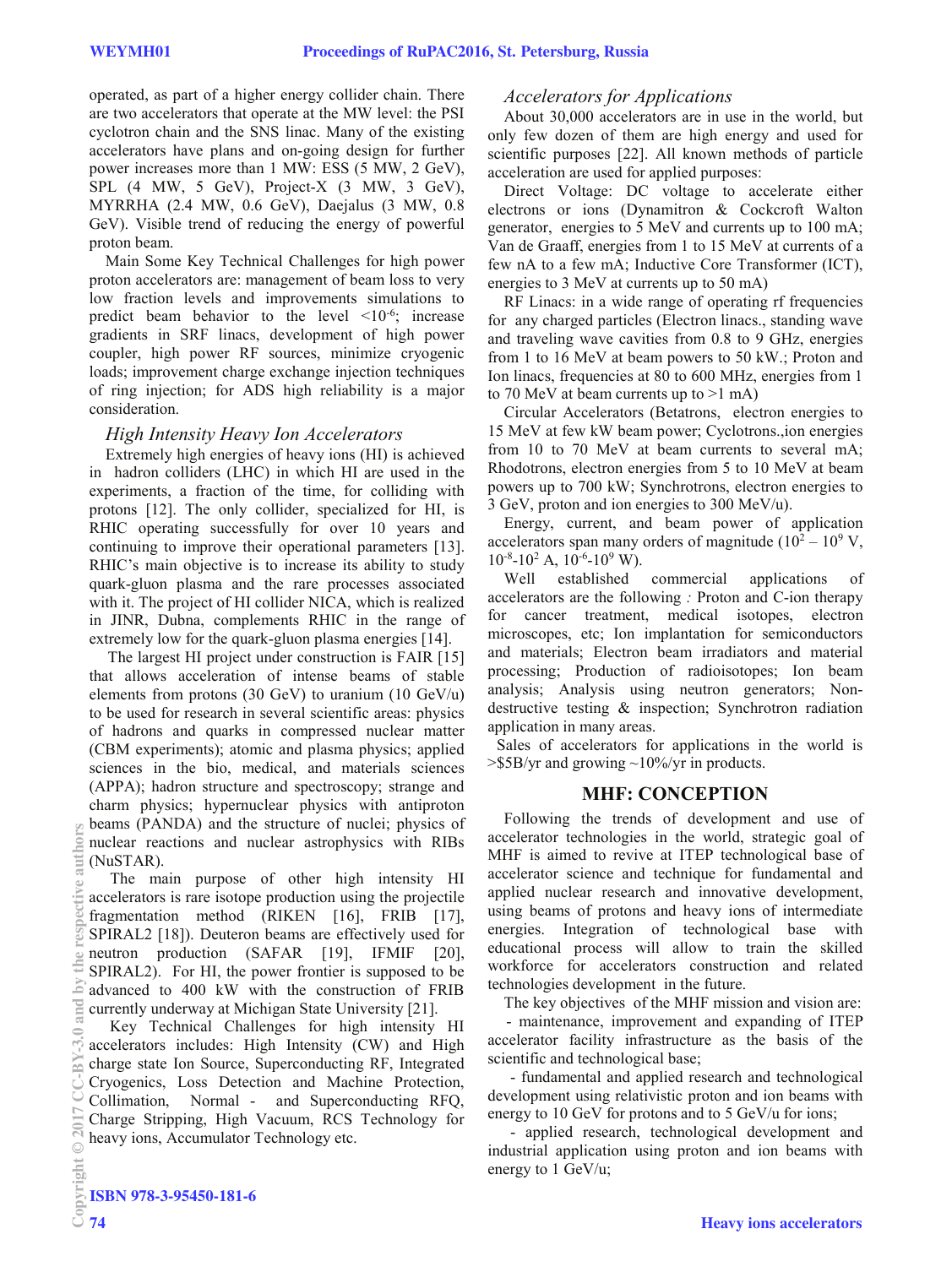- fundamental research and technological development using high power pulsed nuclei beams with energy of  $\leq 1$ GeV/u;

- technological research and development in the field of generation, acceleration, accumulation, cooling, compression, extraction and sharp focusing of high intensity hadrons beams;

- expansion of scientific and educational activity in the areas of nuclear technologies.

The concept is based on the core capabilities available at ITEP and focuses on the multi-purpose use and development of accelerator facilities, highlighting priority and demanded activities, appropriate qualification of staff and infrastructure capabilities, expanding within existing constraints. The main competences required for the implementation of the accelerator projects are: Accelerator Science (beam dynamics, theory, simulation, beam experiments); Technology (proton and ion sources, linacs, RF systems, kickers, ring lattice, beam lines, injection/extraction, correction systems, high vacuum); Engineering (design, construction, integration of electrical, RF, electronics, mechanical, cooling, vacuum systems, etc.); Particle Detectors (advanced detector development, beam test pickups, devices, tools and instruments); Controls (processor control, interlock & DAQ systems, machine adjustment, etc).

## **MHF: IMPLEMENTATION**

The first phase MHF is implemented in the existing infrastructure of the accelerator complex (Figure 1). Five upgraded accelerator facilities will determine the technological capabilities of MHF listed in Table 1.



Figure 1: Existing Infrastructure of MHF.

|  |  | Table 1: Expected Parameters of MHF |  |  |
|--|--|-------------------------------------|--|--|
|--|--|-------------------------------------|--|--|

| Accel.         | Beam       | Beam              | Energy  | Beam                |
|----------------|------------|-------------------|---------|---------------------|
| Type           |            | Duty              | MeV/u   | Intens., $s^{-1}$   |
| 12             | p          | $2x10^{-5}$       | 25      | $2x10^{14}$         |
| I2/U10         | р          | $4x10^{-6}$ ;0.3  | 50-9300 | $1x10^{12}$         |
| I2/UK          | n          | $4x10^{-6}$ ; 0.5 | 50-3000 | $1x10^{12}$         |
| I3M            | Fe to U    | $1x10^{-5}$       | 12xZ/A  | $(2-8)x10^9$        |
| I3M/UK         | Fe to U    | $5x10^{-6}$ ; 0.5 | 10-1000 | $(1-4)x10^9$        |
| I <sub>4</sub> | d to Fe    | $1x10^{-4}$       |         | $10^{10} - 10^{12}$ |
| I4/UK          | d to Fe    | $5x10^{-6}$ ; 0.5 | 10-1000 | $10^{10} - 10^{11}$ |
| UK/U10         | $C$ to $U$ | pulse, cw         | 100-900 | to $10^{14}$ p/p    |

The MHF project can be built in two phases. The first phase includes the revival of ring accelerators with upgraded injection facility: intensity of proton injector I2 will be increased by order-of-magnitude to  $1.2x10^{14}$  s<sup>-1</sup>; energy of HI in injector I3 will be raised to 12xZ/A MeV  $(A/Z=3\div 10)$ ; new injector I4 accelerating ions at A/Z $\leq$ 3 to 7 MeV/u will be installed [23].

Phase two should advance MHF to the frontier of high intensity hadrons facilities providing a radical increase of the beam intensity and expansion of infrastructure for activation of a new actual scientific research and applications.

## *Relativistic Proton and Ion Beams*

Beams of protons and ions, accelerated up to relativistic energies, can be used for generation of secondary beams on internal targets or directly at slow extraction of particles to the Big Experimental Hall (BEH) in particular, for the previously planned experiments: FLINT - Search for and study of cold dense baryonic matter; EPICURUS - Baryon spectroscopy; FRAGM - Cumulative nuclear fragments [23].

#### *Beams for Applications*

Proton and ion beam applications are performed in the energy range from 1 MeV/u up to 1GeV/u in different modes of accelerator facilities operation (Table 2).

| raore 2. Ose of Beams For Tippheations |               |        |            |                  |  |  |  |
|----------------------------------------|---------------|--------|------------|------------------|--|--|--|
| Application                            | Beam          | Accel. | Energy     | Place            |  |  |  |
|                                        |               | Type   | MeV/u      |                  |  |  |  |
| Proton therapy                         | p             | I2/UK  | 50-250     | MB               |  |  |  |
| Ion therapy                            | $\mathcal{C}$ | I4/UK  | 90-400     | MB               |  |  |  |
| Implantation                           | p, P, B       | I2, I4 | $10 - 25$  | SI2,             |  |  |  |
|                                        |               |        |            | SI <sub>4</sub>  |  |  |  |
| Protonography                          | p             | 12/UK  | 1000       | TH               |  |  |  |
| Rad. effects on                        | Fe,<br>p,     | 12/UK  | 10-800     | <b>BEH</b>       |  |  |  |
| Comp and Sys                           | Ag, U         | I3M/UK | 90-500     |                  |  |  |  |
| Radiobiology                           | C,<br>p,      | 12/UK  | $50 - 250$ | MB               |  |  |  |
|                                        | Fe            | I4/UK  | 90-400     |                  |  |  |  |
| Material                               | p             | 12     | 25         | S <sub>I2</sub>  |  |  |  |
| properties                             |               |        |            |                  |  |  |  |
| Radioisotopes                          | p             | 12     | 25         | S <sub>I</sub> 2 |  |  |  |
| Production                             |               |        |            |                  |  |  |  |

## Table 2: Use of Beams For Applications

## *High Power Pulsed Nuclei Beams*

A beam of high density nuclei of elements from C to Ni is accumulated and formed in the Ring U10 using technologies of multiple charge exchange injection, stochastic cooling and longitudinal compressing. The beam power of  $10^{11}$ - $10^{12}$  W can be reached at the beam energy  $\sim$ 1 GeV/u in pulse length of (50-100) ns.

## *Technological Research And Development*

Ongoing technological research focuses on the development of promising projects for modernization of existing accelerators and creation of new equipment components corresponding global trends and cardinally expanding experimental and productive possibilities of MHF. The main areas of technological research are the key technical challenges for high power proton and heavy ion accelerators.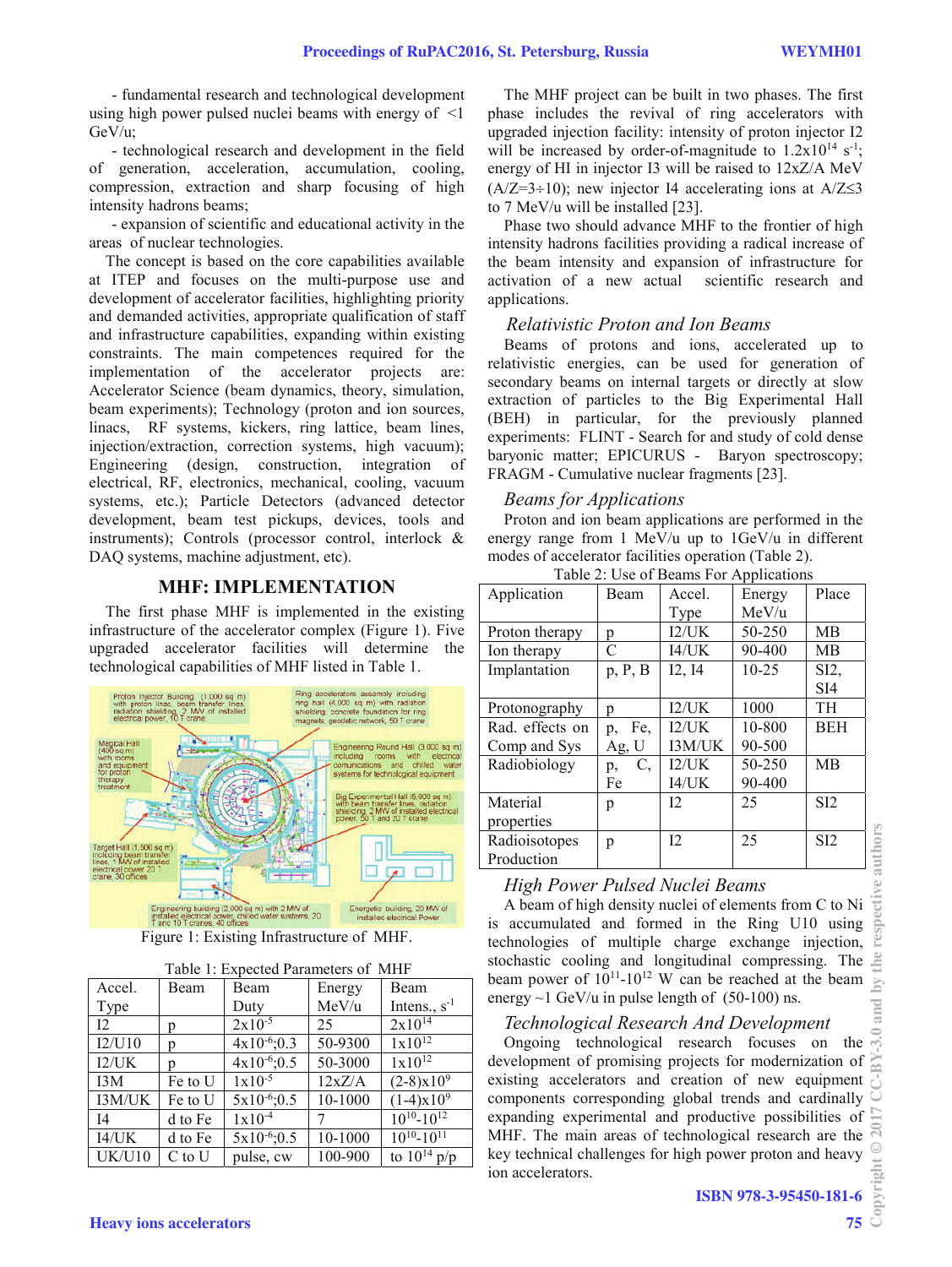#### *Scientific and Educational Activity*

Expanding of educational activity is one of the most important functions of MHF. On the basis of existing relations with Universities (MEPhi, MIPT, MSU) will be established practical classes, engineering and scientific training of: engineers (bachelors, masters) in many fields; physicist-experimenters; medical physicists and radiation therapists for clinics; postgraduate and doctoral students.

The infrastructure of facility allows organizing the work of interns in research groups and collaborations: participation in the creation of installations, in physics experiments, in commercial project.

Scientific and Educational Activity includes lectures, symposia, technical meetings and seminars on issues related to technical and methodological basis of engineering developments, physics experiments and implementation of physical research.

#### **PERSPECTIVES-NEW PROPOSAL**

Phase two of the concept will bring MHF to the level of the next generation of accelerator facilities with enhanced functional capabilities allowing a large variety of frontier research in physics and applied science. New 200 MeV/1 mA proton linac I2M, which will be installed instead of existing I2, will be used as the driver injector for the updated synchrotron UK to RCS UKM operated at the rep. rate of 25 Hz and delivering 1 GeV/100 kW proton beam for nuclear physics, neutron and RIB experiments.

#### *Infrastructure*

Enhanced infrastructure of MHF (Figure 2) includes the following new buildings :

Proton Injector Building (PIB), reconstructed and enlarged for installation of new proton injector I2M;

Isotope Production Building (IPB) adjacent to PIB;

Neutron Stand Building (NSB) for I2M beam;

Medical Building (MB), reconstructed and enlarged for proton and ion therapy;

Special-Purpose Building (SPB) to be used for testing of radiation effects on components and systems;





## *High Current Proton Linac-Injector*

The driver proton linac I2M (Figure 3) includes duelbeam  $H^+/H^-$  injection scheme for the 4 m long, 4-vane, 3MeV RFQ operating at 300 MHz with a high duty factor or in CW mode. The H<sup>+</sup> injector includes a duoplasmatron proton source delivering CW beam current of 1 mA . The H- beam injector includes a cesiated, multicusp – field, surface – production ion source with beam current  $\sim 10$  mA at 25 Hz x 500 usec. pulse length. The MEBT line will transport and match the beam to the DTL which is ~40 m long and accelerates the beam to 80 MeV in five tanks. A FODO focusing lattice is used in DTL assumes permanent magnet quadrupoles.

The rest of the acceleration in the I2M linac will be provided by superconducting cavities. Double spoke cavities [24] can be used to accelerate the beam from 80 MeV to 200 MeV. The most prominent arguments for spoke cavity are large aperture, operational flexibility, high gradient, less real estate, lower operating costs, small wakefields, excellent vacuum, and very high efficiency.



Figure 3: Scheme of proton injector-driver I2M.

The H- beam from linac is delivered to the RCS UKM injection point, where it is multi-turn charge-exchange injected with a carbon stripper foil.

## *Rapid Cycling Synchrotron*

The UKM (Figure 4) is upgraded synchrotron UK to 25 Hz RCS accelerating proton beam to 1 GeV with intensity  $2.5x10^{13}$  p/p corresponding to the beam power 100 kW. Ceramic vacuum chambers will be used in the RCS dipole and quadrupole magnets, injection bumps and extraction kickers to avoid the eddy current.



Figure 4: Scheme and parameters of RCS UKM.

#### *Auxiliary Ring*

The Ring U-10 will be used as Accelerator–Stretcher– Accumulator (ASA) and equipped with two injection and three extraction systems (Figure 5). The proton beam, injected from linac I2M or UKM Ring can be accelerated in ASA to relativistic energy with following throwing on the internal target or extraction (fast or slow) to BEH. The proton beam in the energy range of 50-250 MeV will delivered at slow extraction to MB. The ion beam injected from UKM Ring can be accelerated up to relativistic energy and extracted to BEH. Using multiple charge